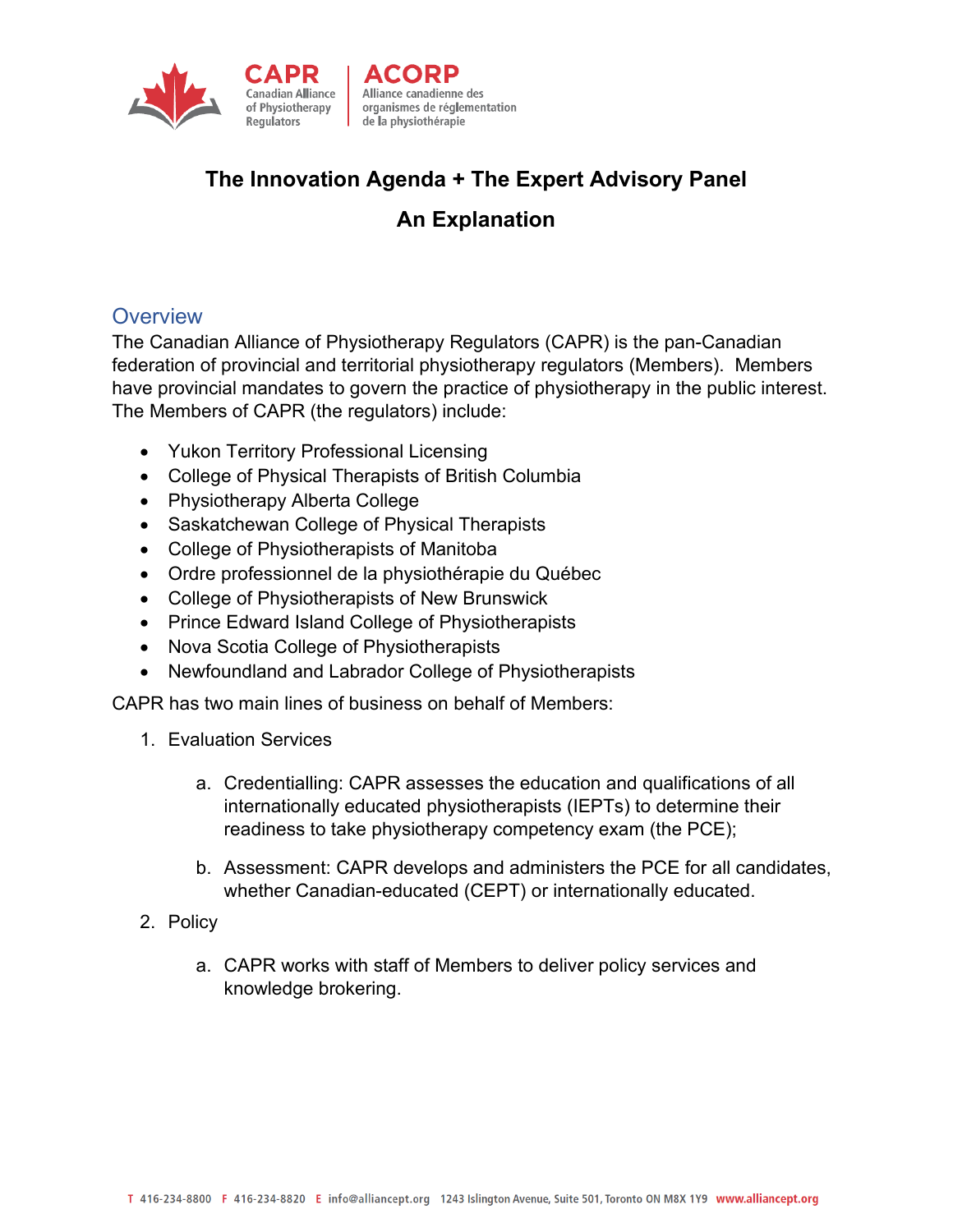CAPR Evaluation Services are supported by the Evaluation Services Committee (ESC) – a Board Committee – and its sub-committees. The mandate of the ESC is to provide proactive, strategic advice and makes recommendations to the CAPR Board of Directors (Board) on matters pertaining to the Evaluation Services' Credentialling and Examination programs. In accordance with ISO standard  $17024<sup>1</sup>$ , and the Standards for the Accreditation of Certification Programs of the National Commission for Certifying Agencies<sup>[2](#page-1-1)</sup>, the ESC provides oversight for the Credentialling and Examination Programs and assures the effective delivery of those services.

#### *2016-2020*

While CAPR regularly follows international best practice standards for high-stakes licensure exams and undertakes external expert reviews of its program, in 2016, the Board sought to strengthen CAPR's work from "meeting" best practice standards to "exceeding" them.

The overarching goal of entry-to-practice competency assessment is **public protection**. CAPR's Strategic Framework 2018-2023 includes a Strategic Objective to:



Ensure Excellence in Evaluation Services, by:

- developing and implementing a leading-edge competency assessment through innovation and evidencebased policy-making, and
- continuing to be leaders in education credential assessment.

As such, the Board, in accordance with the strategic plan, directed CAPR staff to develop an innovation agenda starting in the third year of the strategic plan.

<span id="page-1-0"></span><sup>1</sup> *International Organization for Standardization (2012). Conformity assessment – General requirements for bodies operating certification of persons (ISO Standard No. 17024:2012) <https://www.iso.org/standard/52993.html>*

<span id="page-1-1"></span><sup>2</sup> *Institute for Credentialling Excellence (2021). Standards for the Accreditation of Certification Programs. [https://my.credentialingexcellence.org/ice-product-details?id=71409d48-e65d-ec11-a3ee-](https://my.credentialingexcellence.org/ice-product-details?id=71409d48-e65d-ec11-a3ee-501ac544a8c6&reload=timezone)[501ac544a8c6&reload=timezone](https://my.credentialingexcellence.org/ice-product-details?id=71409d48-e65d-ec11-a3ee-501ac544a8c6&reload=timezone)*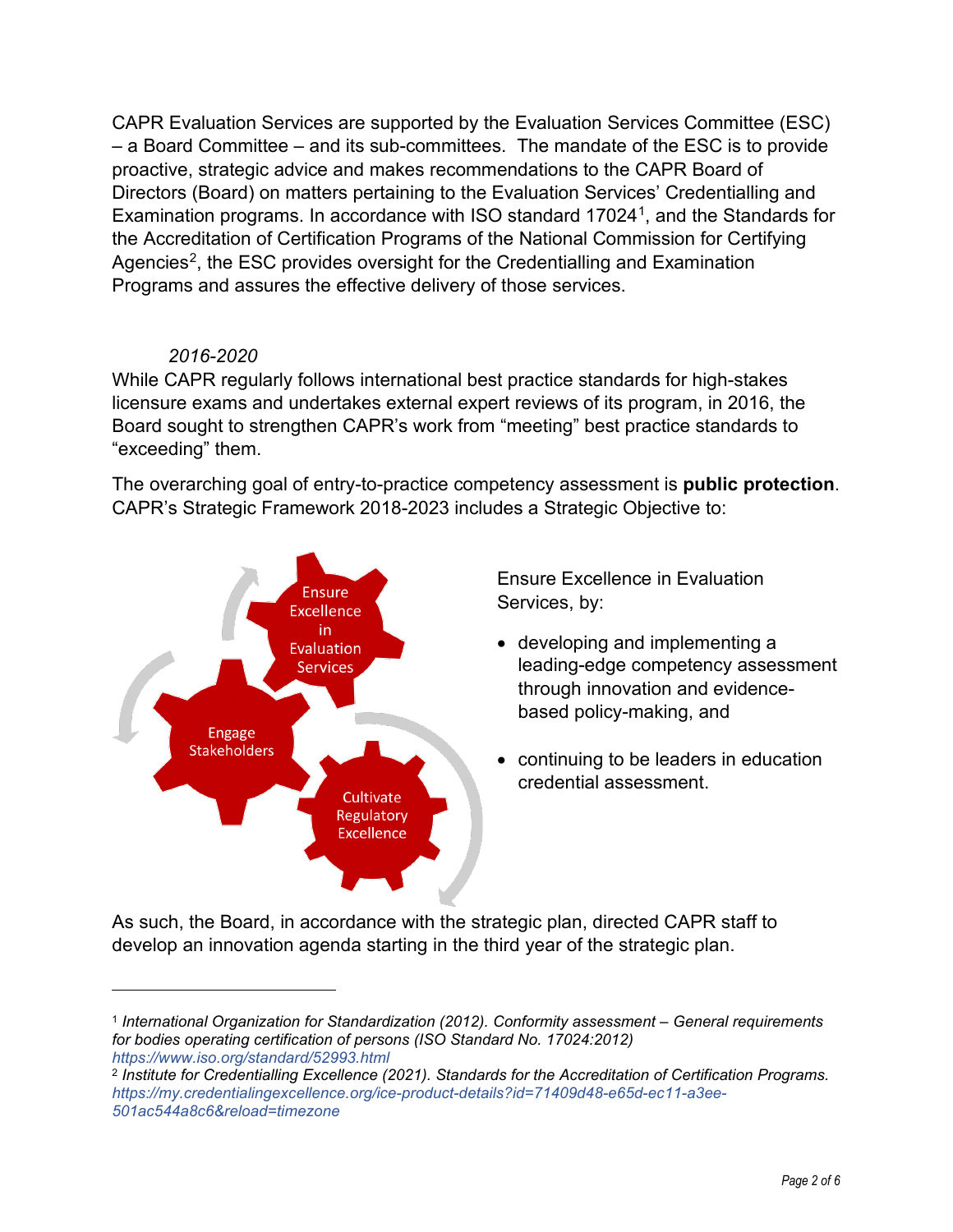Work on the innovation agenda began in earnest in 2019 with a broad Stakeholder Visioning Day. At its February 2020 meeting, the CAPR Board of Directors approved key priorities for the innovation agenda and staff prepared for implementation. At the time, potential innovations included:



With data gathering to include:



And a timeline somewhat like:

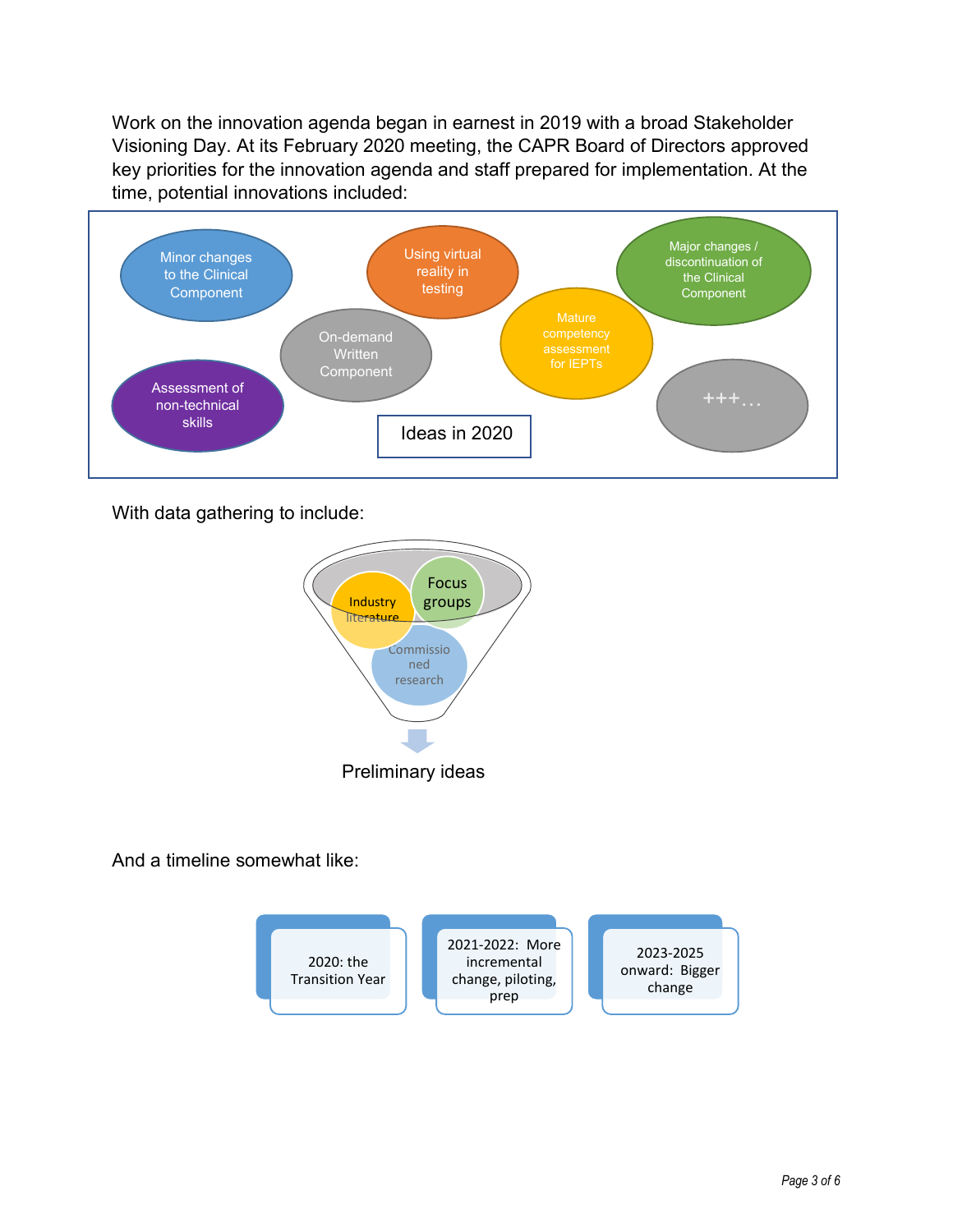#### March 11, 2020

## **THE WORLD HEALTH ORGANIZATION DECLARED THE NOVEL CORONAVIRUS (COVID-19) OUTBREAK A GLOBAL PANDEMIC**

#### *March 11, 2020*

The World Health Organization declared the novel coronavirus (COVID-19) outbreak a global pandemic and CAPR's attention turned elsewhere.

#### *2020-2021*

While the implementation of the innovation agenda was interrupted by the declaration of the global pandemic just two weeks after the February 2020 Board meeting, CAPR did continue with key elements of the innovation plan as best as possible. Innovations included:

- the inclusion of a remote proctoring delivery option for candidates challenging the Written Component of the PCE
- the reduction of the number of stations in the Clinical Component (including the elimination of the written questions of the Objective Structured Clinical Examination or OSCE)
- exploration of a virtual delivery format of the Clinical Component (including electronic scoring), and more frequent exam administrations.

In April 2021, in agreement with Board direction, CAPR returned in earnest to its interrupted plan to consider major innovations to its evaluation services. But the pandemic has changed the world in ways that were not foreseen, and with those changes, assessment organizations have changed. Innovation has been seen in education, regulation, accreditation, credentialling, evaluation, assessment, and others. CAPR must now re-envision its future, in alignment with the new realities of the postpandemic world. CAPR innovations must be future-oriented, but also grounded in evidence and risk-stratified.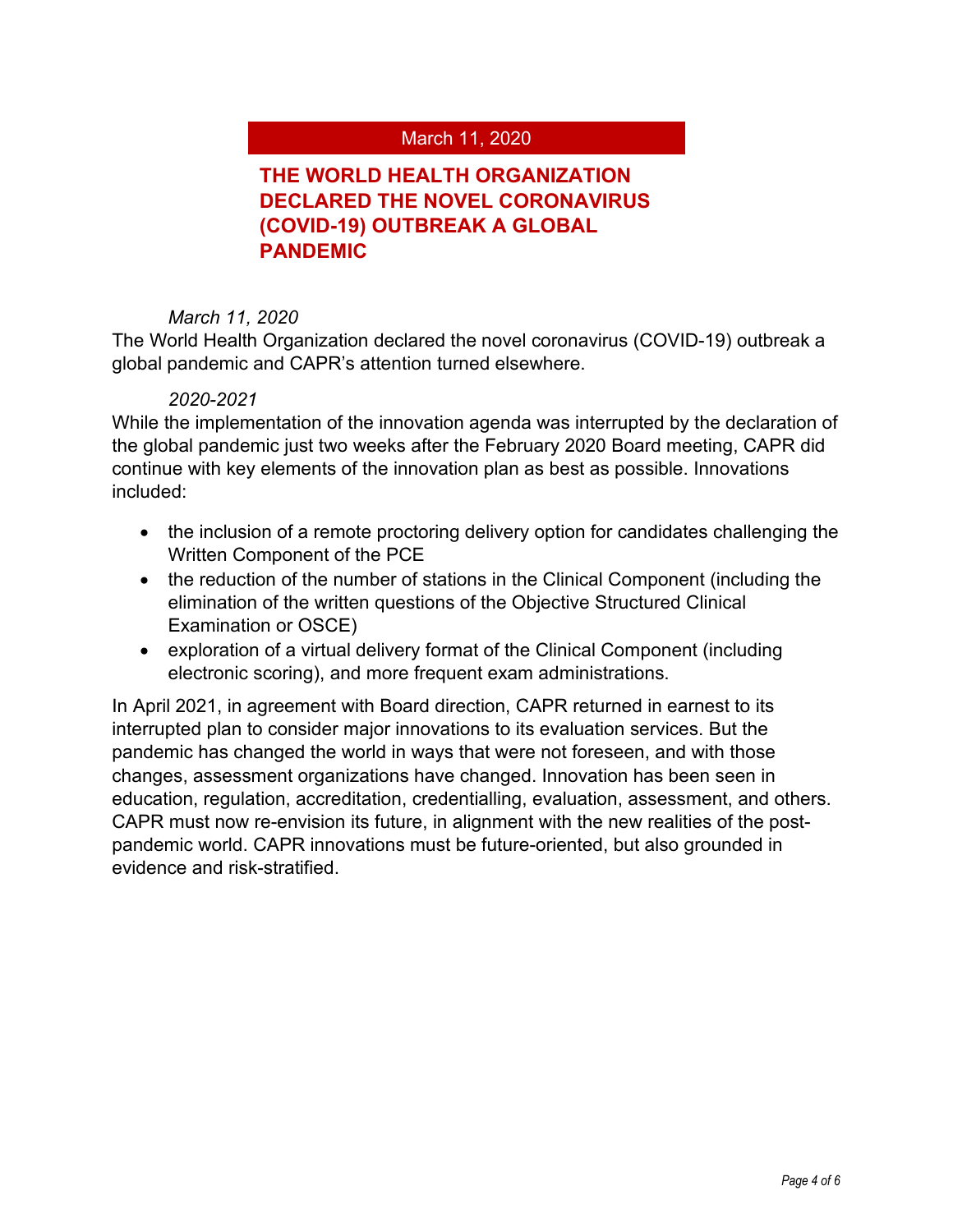# The Expert Advisory Panel

The Expert Advisory Panel (the Panel) includes nine members with expertise in measurement, assessment, and competence from various contexts, and who are innovative and forward-thinking.

> *[Meet the members of the](https://www.alliancept.org/about-capr/innovation-agenda/expert-advisory-panel/)  [Expert Advisory Panel here](https://www.alliancept.org/about-capr/innovation-agenda/expert-advisory-panel/)*

The Panel is an ad-hoc committee of the Evaluation Services Committee. The members will lead the exploratory background work and preparatory research towards reenvisioning CAPR's work – our evaluation services. The Panel will develop recommendations to present to the CAPR Board of Directors in 2023 (through the Evaluation Services Committee, and these recommendations will be the foundation of CAPR's innovations for the future. Members are responsible for using their collective expertise to identify, gather, review, and discuss input from a broad range of sources. We've asked them to:

- Invoke an innovative thinking mindset to entry-to-practice competency assessment for physiotherapists in preparation for licensure.
- Contribute to the identification and scope of background research necessary to inform their work (e.g. environmental scans, surveys, focus groups, literature review, etc.). External consultant(s) will be engaged to conduct the necessary background research.
- Apply a hub and spoke model to gather and review input from a broad range of stakeholders.
- Seek input from Fairness Commissioners across Canada as appropriate/necessary.
- Participate in collaborative discussions to formulate recommendation(s) about the future of the credentialling and examination services provided by CAPR, taking into consideration stakeholder input, and applying their collective expertise in measurement, assessment, and competence.
- Contribute to validating the recommendation(s) with key stakeholders prior to presentation to the Evaluation Services Committee and the Board of Directors.
- Contribute to an implementation plan for launch beginning after Board approval of the recommendation(s).

The Evaluation Services Committee will act as the steering committee for the current project. The lines of accountability of various groups involved in the work of the Expert Advisory Panel are described below.